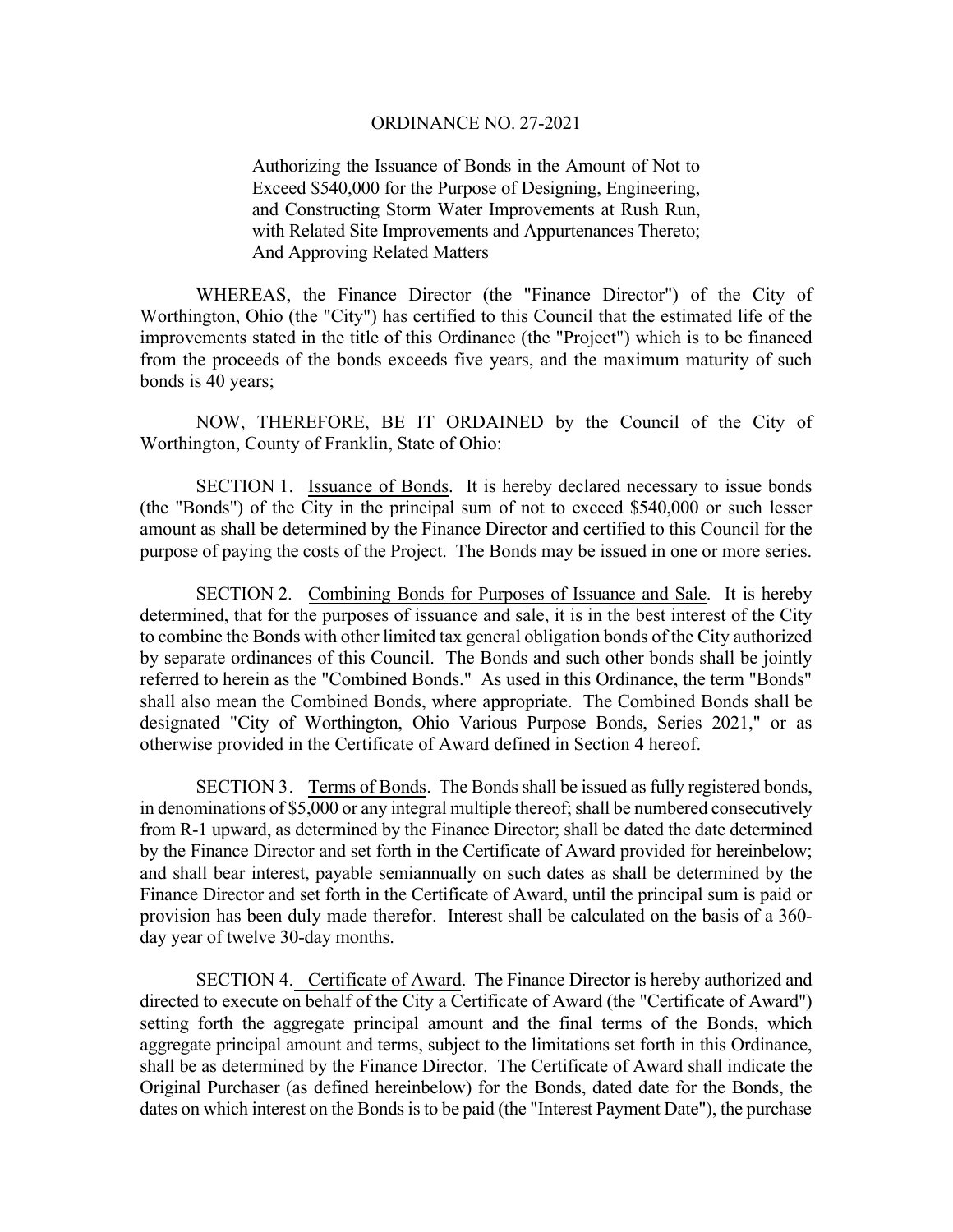price for the Bonds (which shall be not less than 97% of the face value thereof), the maturity schedule for the Bonds, the interest rates for the Bonds (provided that the true interest cost for all Bonds in the aggregate shall not exceed 4.50% per annum), the optional and mandatory redemption provisions, if any, and such other terms not inconsistent with this Ordinance as the Finance Director shall deem appropriate.

 SECTION 5. Redemption Provisions of the Bonds. The Bonds shall be subject to optional and mandatory redemption prior to stated maturity, as provided in the Certificate of Award. If optional redemption of the Bonds at a redemption price exceeding 100% is to take place on any date on which a mandatory redemption of the Bonds of the same maturity will take place, the Bonds to be redeemed by optional redemption shall be selected by the Bond Registrar (as defined hereinbelow) prior to the selection of the Bonds to be redeemed at par on the same date.

 When partial redemption is authorized, the Bond Registrar shall select Bonds or portions thereof by lot within a maturity in such manner as the Bond Registrar may determine, provided, however, that the portion of any Bond so selected shall be in the amount of \$5,000 or any integral multiple thereof.

 The notice of the call for redemption of Bonds shall identify (i) by designation, letters, numbers or other distinguishing marks, the Bonds or portions thereof to be redeemed, (ii) the redemption price to be paid, (iii) the date fixed for redemption, and (iv) the place or places where the amounts due upon redemption are payable. From and after the specified redemption date interest on the Bonds (or portions thereof) called for redemption shall cease to accrue. Such notice shall be sent by first class mail at least 30 days prior to the redemption date to each registered holder of Bonds to be redeemed at the address shown in the Bond Register (as defined herein) on the 15th day preceding the date of mailing. Failure to receive such notice of any defect therein shall not affect the validity of the proceedings for the redemption of any Bond.

 SECTION 6. General Obligation Pledge. The Bonds shall be the full general obligation of the City, and the full faith, credit and revenue of the City are hereby pledged for the prompt payment of the same. The par value to be received from the sale of the Bonds and any excess funds resulting from the issuance of the Bonds shall, to the extent necessary, be used only for the retirement of the Bonds at maturity and are hereby pledged for such purpose.

SECTION 7. Debt Service Levy. There shall be and is hereby levied annually on all the taxable property in the City, in addition to all other taxes and inside the City's charter millage limitation, a direct tax (the "Debt Service Levy") for each year during which any of the Bonds are outstanding, for the purpose of providing, and in an amount which is sufficient to provide, funds to pay interest upon the Bonds as and when the same falls due and to provide a fund for the repayment of the principal of the Bonds at maturity or upon redemption. The Debt Service Levy shall not be less than the interest and sinking fund tax required by Article XII, Section 11 of the Ohio Constitution.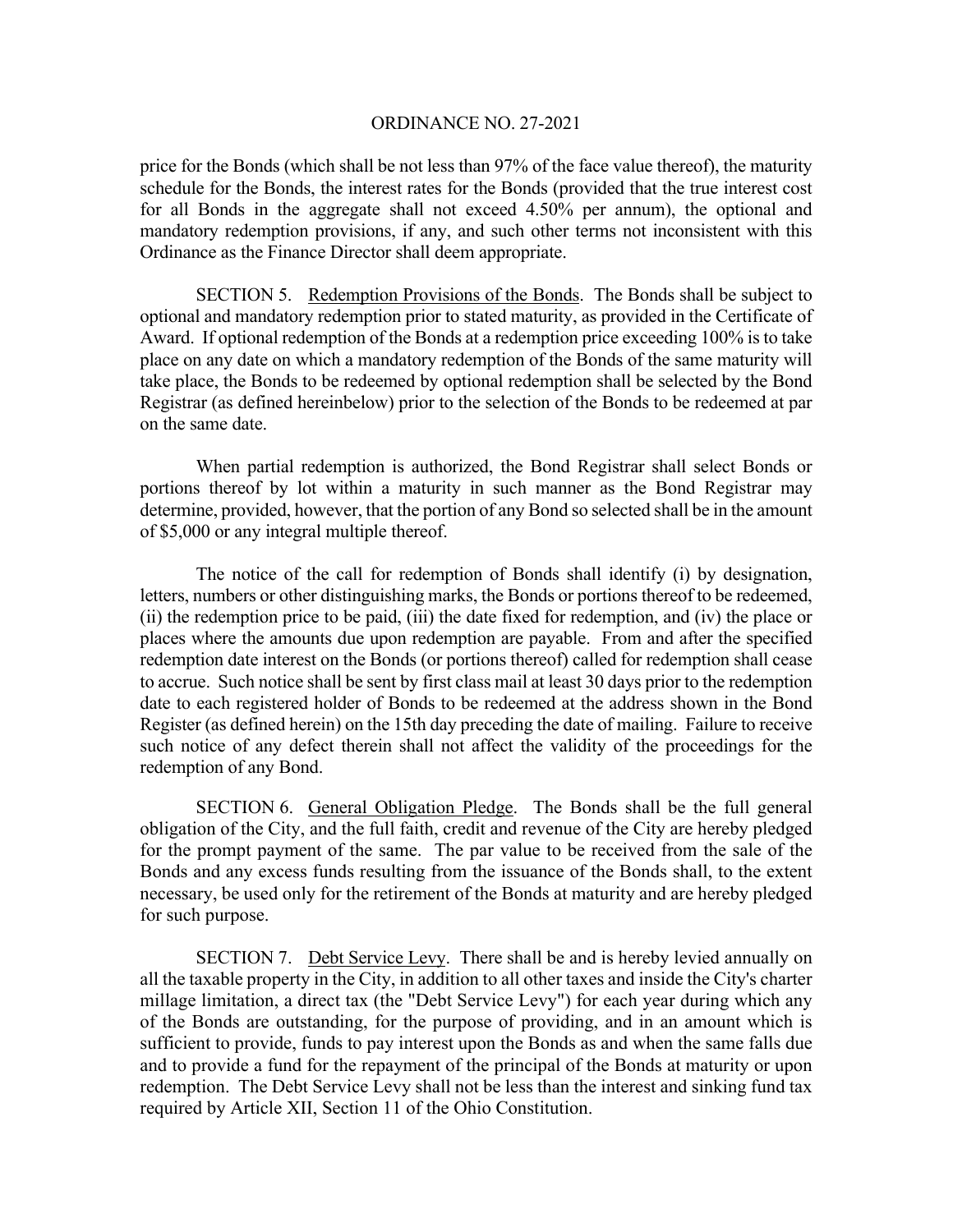The Debt Service Levy shall be and is hereby ordered computed, certified, levied and extended upon the tax duplicate and collected by the same officers, in the same manner, and at the same time that taxes for general purposes for each of such years are certified, extended and collected. The Debt Service Levy shall be placed before and in preference to all other items and for the full amount thereof. The funds derived from the Debt Service Levy shall be placed in a separate and distinct fund, which shall be irrevocably pledged for the payment of premium, if any, and interest on and principal of the Bonds when and as the same falls due. Notwithstanding the foregoing, if the City determines that funds will be available from other sources for the payment of the Bonds in any year, the amount of the Debt Service Levy for such year shall be reduced by the amount of funds which will be so available, and the City shall appropriate such funds to the payment of the Bonds in accordance with law.

 SECTION 8. Income Tax Pledge. The City hereby covenants, pursuant to Section 133.05(B)(7), Ohio Revised Code, to appropriate annually from lawfully available municipal income taxes, and to continue to levy and collect municipal income taxes adequate to produce, amounts necessary to meet the debt charges on the Bonds in each year until full payment is made.

 SECTION 9. Sale of the Bonds; Use of Proceeds. The Bonds shall be awarded by competitive sale based on bids submitted to the City following the publication of a notice of sale (or similar document) for the Bonds, which shall be in such form as approved by the Finance Director. The sale and award of the Bonds shall be evidenced by the Certificate of Award, which shall award the sale of the Bonds to such purchaser (the "Original Purchaser") as shall offer, in the opinion of the Finance Director, the best terms for the purchase of the Bonds. The Finance Director is hereby authorized and directed to deliver the Bonds, when executed, to the Original Purchaser upon payment of the purchase price and accrued interest, if any, to the date of delivery

The proceeds of such sale, except any accrued interest or premium thereon, shall be deposited in the Treasury of the City and used for the purpose aforesaid and for no other purpose. Any accrued interest received from the sale of the Bonds shall be transferred to the bond retirement fund to be applied to the payment of the principal of and interest on the Bonds, or other obligations of the City, as permitted by law. Any premium received from the sale of the Bonds may be used to pay the financing costs of the Bonds within the meaning of Ohio Revised Code Section 133.01(K) or be deposited into the bond retirement fund in the manner provided by law.

 SECTION 10. Form and Execution of the Bonds. The Bonds shall express upon their faces the purpose for which they are issued and that they are issued pursuant to this Ordinance; and shall be executed by the Finance Director and the City Manager of the City (the "City Manager"), in their official capacities, provided that either or both of their signatures may be a facsimile. No Bond shall be valid or become obligatory for any purpose or shall be entitled to any security or benefit under this Ordinance unless and until a certificate of authentication, as printed on the Bond, is signed by the Bond Registrar as authenticating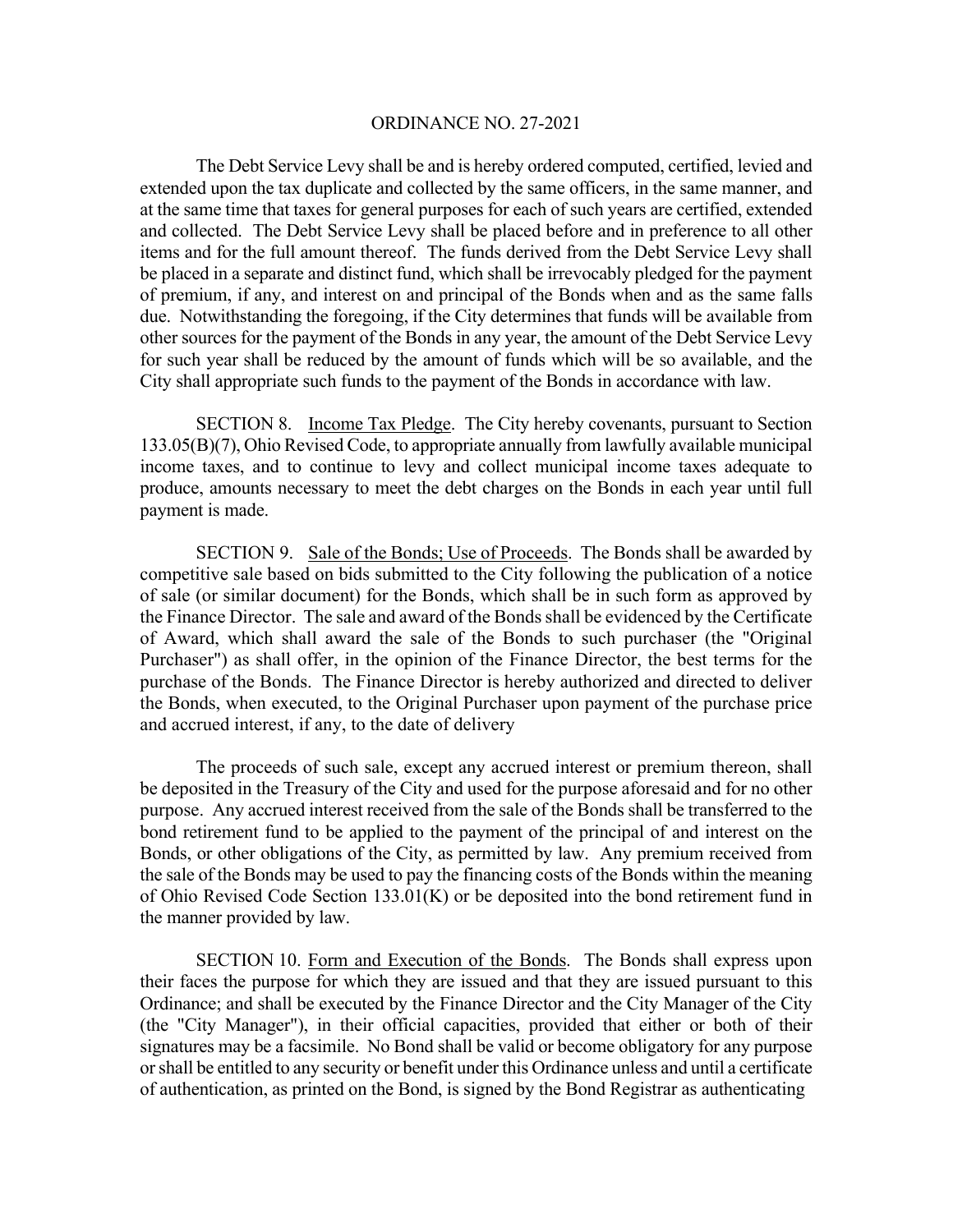agent. Authentication by the Bond Registrar shall be conclusive evidence that the Bond so authenticated has been duly issued and delivered under this Ordinance and is entitled to the security and benefit of this Ordinance. The certificate of authentication may be signed by any officer or officers of the Bond Registrar or by such other person acting as an agent of the Bond Registrar as shall be approved by the Finance Director on behalf of the City. It shall not be necessary that the same authorized person sign the certificate of authentication on all of the Bonds.

SECTION 11. Payment of the Bonds. The principal of and interest on the Bonds shall be payable in lawful money of the United States of America without deduction for the services of the Bond Registrar as paying agent. The principal of the Bonds shall be payable upon presentation and surrender of the Bonds at the principal office of the Bond Registrar. Each Bond shall bear interest from the later of the date thereof, or the most recent Interest Payment Date to which interest has been paid or duly provided for, unless the date of authentication of any Bond is less than 15 days prior to an Interest Payment Date, in which case interest shall accrue from such Interest Payment Date. Interest on any Bond shall be paid on each Interest Payment Date by check or draft mailed to the person in whose name the Bond is registered, at the close of business on the 15th day next preceding that Interest Payment Date (the "Record Date") (unless such date falls on a non-business day, in which case the Record Date shall be the preceding business day), on the Bond Register at the address appearing therein.

 Any interest on any Bond which is payable, but is not punctually paid or provided for, on any Interest Payment Date (herein called "Defaulted Interest") shall forthwith cease to be payable to the registered owner on the relevant Record Date by virtue of having been such owner and such Defaulted Interest shall be paid to the registered owner in whose name the Bond is registered at the close of business on a date (the "Special Record Date") to be fixed by the Bond Registrar, such Special Record Date to be not more than 15 nor less than 10 days prior to the date of proposed payment. The Bond Registrar shall cause notice of the proposed payment of such Defaulted Interest and the Special Record Date therefor to be mailed, first class postage prepaid, to each Bondholder, at such Bondholder's address as it appears in the Bond Register, not less than 10 days prior to such Special Record Date, and may, in its discretion, cause a similar notice to be published once in a newspaper in each place where Bonds are payable, but such publication shall not be a condition precedent to the establishment of such Special Record Date.

 Subject to the foregoing provisions of this Section, each Bond delivered by the Bond Registrar upon transfer of or in exchange for or in lieu of any other Bond shall carry the rights to interest accrued and unpaid, and to accrue, which were carried by such other Bond.

SECTION 12. Appointment of Bond Registrar. The Finance Director is hereby authorized and directed to execute on behalf of the City a Bond Registrar Agreement with such bank or other appropriate financial institution as shall be acceptable to the Finance Director and the Original Purchaser, pursuant to which such bank or financial institution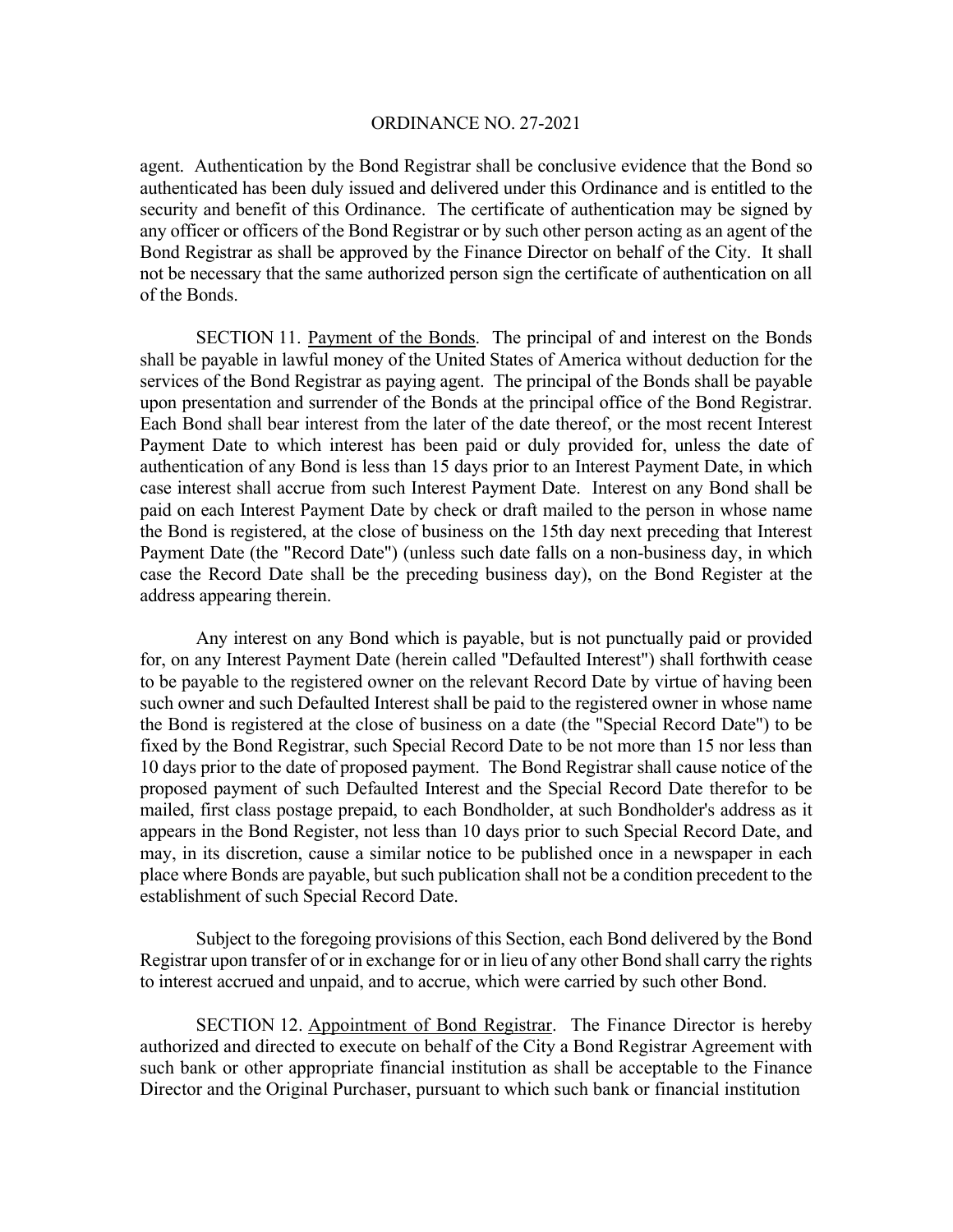shall agree to serve as authenticating agent, bond registrar, transfer agent, and paying agent (the "Bond Registrar") for the Bonds. Interest shall be payable at maturity by check or draft mailed to the Registered Owner hereof, as shown on the registration books of the City maintained by the Bond Registrar. If at any time the Bond Registrar shall be unable or unwilling to serve as such, or the Finance Director in such officer's discretion shall determine that it would be in the best interest of the City for such functions to be performed by another party, the Finance Director may, and is hereby authorized and directed to, enter into an agreement with a national banking association or other appropriate institution experienced in providing such services, to perform the services required of the Bond Registrar hereunder. Each such successor Bond Registrar shall promptly advise all bondholders of the change in identity and new address of the Bond Registrar. So long as any of the Bonds remain outstanding, the City shall cause to be maintained and kept by the Bond Registrar, at the office of the Bond Registrar, all books and records necessary for the registration, exchange and transfer of Bonds as provided in this Section (the "Bond Register"). Subject to the provisions of this Ordinance, the person in whose name any Bond shall be registered on the Bond Register shall be regarded as the absolute owner thereof for all purposes. Payment of or on account of the principal of and interest on any Bond shall be made only to or upon the order of that person. Neither the City nor the Bond Registrar shall be affected by any notice to the contrary, but the registration may be changed as herein provided. All payments shall be valid and effectual to satisfy and discharge the liability upon the Bonds, including the interest thereon, to the extent of the amount or amounts so paid.

 Any Bond, upon presentation and surrender at the office of the Bond Registrar, together with a request for exchange signed by the registered owner or by a person authorized by the owner to do so by a power of attorney in a form satisfactory to the Bond Registrar, may be exchanged for Bonds of the same form and of any authorized denomination or denominations equal in the aggregate to the unmatured principal amount of the Bonds surrendered, and bearing interest at the same rate and maturing on the same date.

 A Bond may be transferred only on the Bond Register upon presentation and surrender thereof at the office of the Bond Registrar, together with an assignment executed by the registered owner or by a person authorized by the owner to do so by a power of attorney in a form satisfactory to the Bond Registrar. Upon that transfer, the Bond Registrar shall complete, authenticate and deliver a new Bond or Bonds of any authorized denomination or denominations equal in the aggregate to the unmatured principal amount of the Bonds surrendered, and bearing interest at the same rate and maturing on the same date.

 The City and the Bond Registrar shall not be required to transfer or exchange (i) any Bond during a period beginning at the opening of business 15 days before the day of mailing of a notice of redemption of Bonds, and ending at the close of business on the day of such mailing, or (ii) any Bonds selected for redemption, in whole or in part, following the date of such mailing.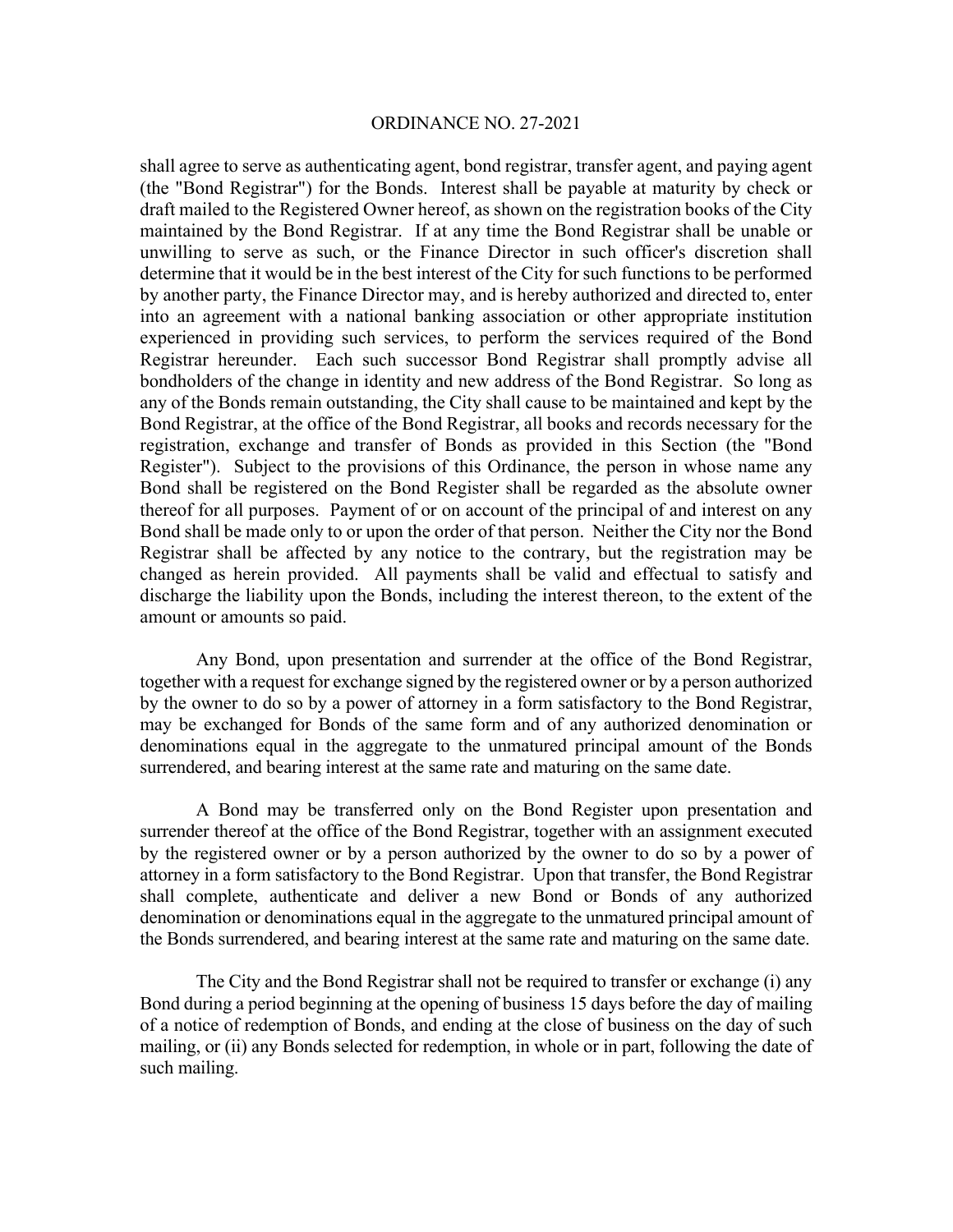In all cases in which Bonds are exchanged or transferred hereunder, the City shall cause to be executed and the Bond Registrar shall authenticate and deliver Bonds in accordance with the provisions of this Ordinance. The exchange or transfer shall be without charge to the owner; except that the City and the Bond Registrar may make a charge sufficient to reimburse them for any tax or other governmental charge required to be paid with respect to the exchange or transfer. The City or the Bond Registrar may require that those charges, if any, be paid before it begins the procedure for the exchange or transfer of the Bonds. All Bonds issued upon any transfer or exchange shall be the valid obligations of the City, evidencing the same debt, and entitled to the same benefits under this Ordinance, as the Bonds surrendered upon that transfer or exchange.

 SECTION 13. Book-Entry System. For purposes of this Ordinance, the following terms shall have the following meanings:

 "Book-entry form" or "book-entry system" means a form or system under which (i) the beneficial right to payment of principal of and interest on the Bonds may be transferred only through a book-entry and (ii) physical Bonds in fully registered form are issued only to a Depository or its nominee as registered owner, with the Bonds "immobilized" in the custody of the Depository, and the book-entry is the record that identifies the owners of beneficial interests in those Bonds.

 "Depository" means any securities depository that is a clearing agency under federal law operating and maintaining, together with its participants, a book-entry system to record beneficial ownership of securities and to effect transfers of securities in book-entry form, and includes The Depository Trust Company (a limited purpose trust company), New York, New York.

 The Bonds may be initially issued to a Depository for use in a book-entry system, and the provisions of this Section shall apply, notwithstanding any other provision of this Ordinance; (i) there shall be a single Bond of each maturity, (ii) those Bonds shall be registered in the name of the Depository or its nominee, as registered owner, and immobilized in the custody of the Depository; (iii) the beneficial owners in book-entry form shall have no right to receive Bonds in the form of physical securities or certificates; (iv) ownership of beneficial interests in any Bonds in book-entry form shall be shown by book-entry on the system maintained and operated by the Depository, and transfers of the ownership of beneficial interests shall be made only by the Depository and by book-entry; and (v) the Bonds as such shall not be transferable or exchangeable, except for transfer to another Depository or to another nominee of a Depository, without further action by the City. Bond service charges on Bonds in book-entry form registered in the name of a Depository or its nominee shall be payable in same day funds delivered to the Depository or its authorized representative (i) in the case of interest, on each Interest Payment Date, and (ii) in all other cases, upon presentation and surrender of Bonds as provided in this Ordinance.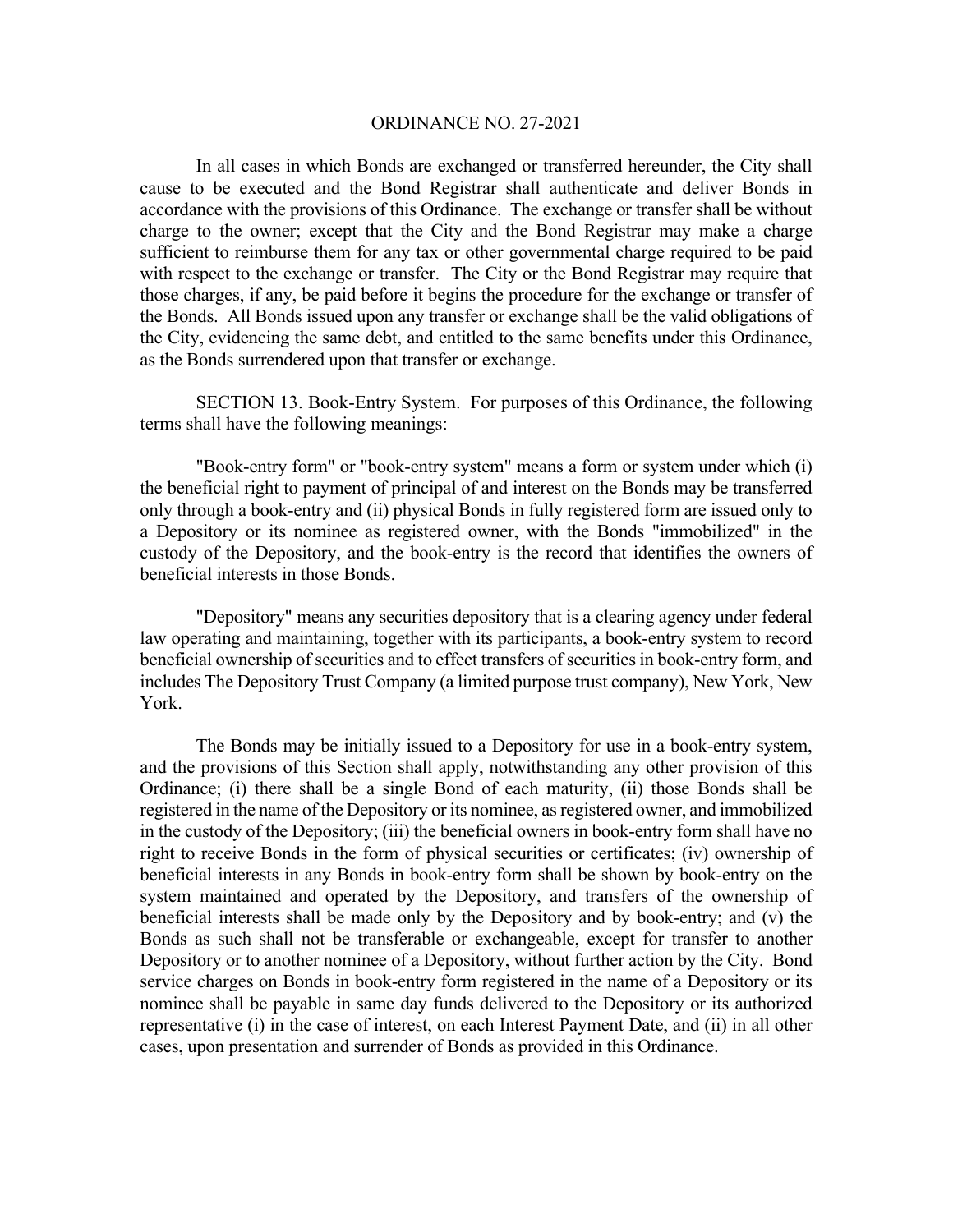The Bond Registrar may, with the approval of the City, enter into an agreement with the beneficial owner or registered owner of any Bond in the custody of a Depository providing for making all payments to that owner of principal and interest on that Bond or any portion thereof (other than any payment of the entire unpaid principal amount thereof) at a place and in a manner (including wire transfer of federal funds) other than as provided above in this Ordinance, without prior presentation or surrender of the Bond, upon any conditions which shall be satisfactory to the Bond Registrar and to the City. That payment in any event shall be made to the person who is the registered owner of that Bond on the date that principal is due, or, with respect to the payment of interest, as of the applicable date agreed upon as the case may be. The Bond Registrar shall furnish a copy of each of those agreements, certified to be correct by the Bond Registrar, to other paying agents for Bonds and to the City. Any payment of principal or interest pursuant to such an agreement shall constitute payment thereof pursuant to, and for all purposes of, this Ordinance.

 If requested, the Finance Director and the City Manager are authorized and directed to execute, acknowledge and deliver, in the name of and on behalf of the City, an agreement among the City, the Bond Registrar and a Depository to be delivered in connection with the issuance of the Bonds to such Depository for use in a book-entry system.

The City may decide to discontinue use of the book-entry system through the Depository. In that event, Bond certificates will be printed and delivered to the Depository.

 If any Depository determines not to continue to act as the Depository for the Bonds for use in a book-entry system, the City and the Bond Registrar may attempt to establish a securities depository/book-entry relationship with another qualified Depository under this Ordinance. If the City and the Bond Registrar do not or are unable to do so, the City and the Bond Registrar, after the Bond Registrar has made provision for notification of the beneficial owners by the then Depository, shall permit withdrawal of the Bonds from the Depository and authenticate and deliver bond certificates in fully registered form to the assigns of the Depository or its nominee, all at the cost and expense (including costs of printing and delivering definitive Bond), if the event is not the result of action or inaction by the City or the Bond Registrar, of those persons requesting such issuance.

 SECTION 14. Federal Tax Law Compliance. The City hereby covenants that it will comply with the requirements of all existing and future laws which must be satisfied in order that interest on the Bonds is and will continue to be excluded from gross income for federal income tax purposes, including without limitation restrictions on the use of the property financed with the proceeds of the Bonds so that the Bonds will not constitute "private activity bonds" within the meaning of Section 141 of the Internal Revenue Code of 1986, as amended (the "Code"). The City further covenants that it will restrict the use of the proceeds of the Bonds in such manner and to such extent, if any, as may be necessary, after taking into account reasonable expectations at the time the Bonds are issued, so that they will not constitute arbitrage bonds under Section 148 of the Code and the regulations prescribed thereunder (the "Regulations").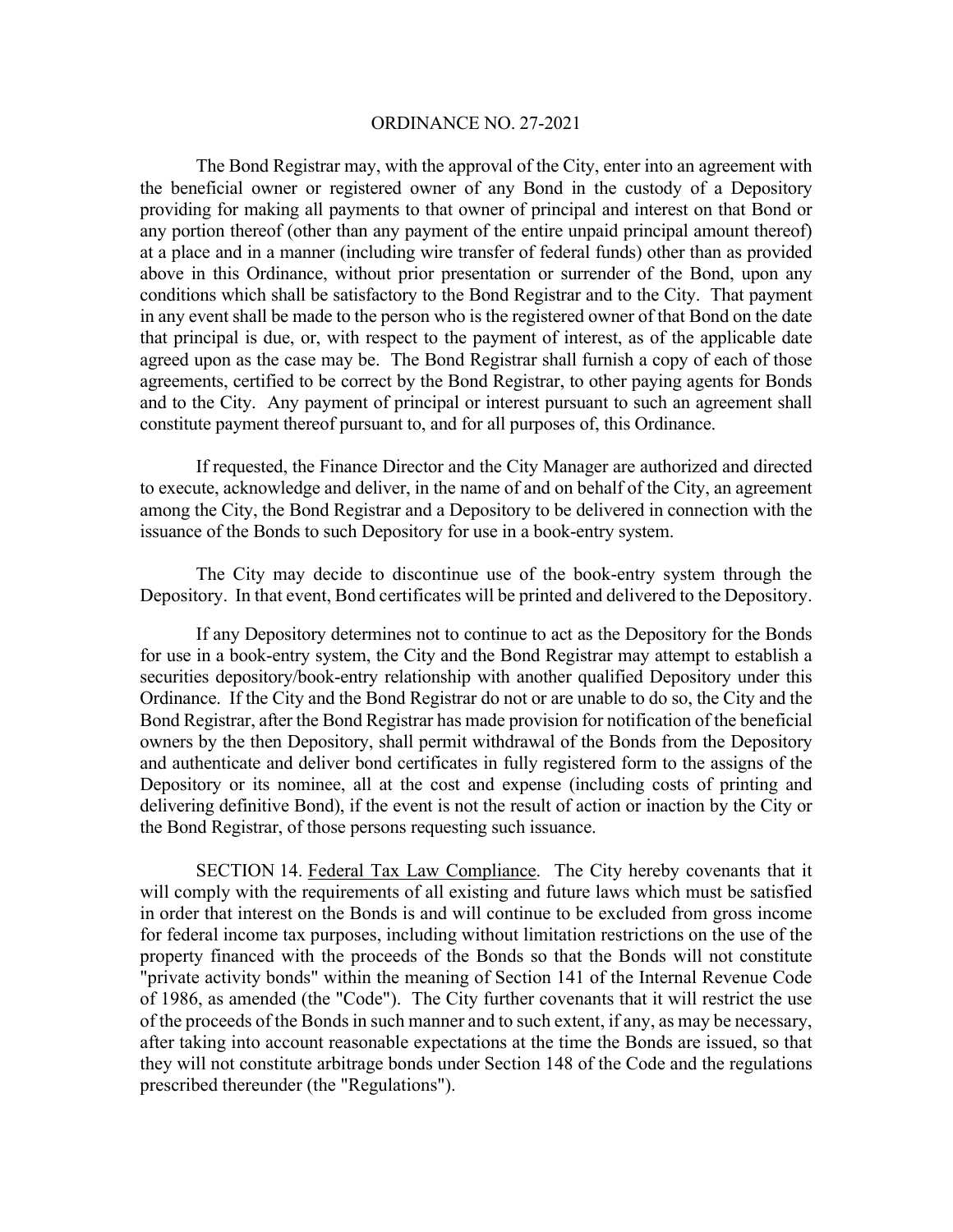The Finance Director, or any other officer of the City, including the City Manager, is hereby authorized and directed (a) to make or effect any election, selection, designation, choice, consent, approval or waiver on behalf of the City with respect to the Bonds as permitted or required to be made or given under the federal income tax laws, for the purpose of assuring, enhancing or protecting favorable tax treatment or the status of the Bonds or interest thereon or assisting compliance with requirements for that purpose, reducing the burden or expense of such compliance, reducing any rebate amount or any payment of penalties, or making any payments of special amounts in lieu of making computations to determine, or paying, any excess earnings as rebate, or obviating those amounts or payments, as determined by the Finance Director, which action shall be in writing and signed by the Finance Director, or any other officer of the City, including the City Manager, on behalf of the City; (b) to take any and all actions, make or obtain calculations, and make or give reports, covenants and certifications of and on behalf of the City as may be appropriate to assure the exclusion of interest from gross income and the intended tax status of the Bonds; and (c) to give an appropriate certificate on behalf of the City, for inclusion in the transcript of proceedings, setting forth the facts, estimates and circumstances, and reasonable expectations of the City pertaining to Section 148 and the Regulations, and the representations, warranties and covenants of the City regarding compliance by the City with Sections 141 through 150 of the Code and the Regulations.

The Finance Director shall keep and maintain adequate records pertaining to the use and investment of all proceeds of the Bonds sufficient to permit, to the maximum extent possible and presently foreseeable, the City to comply with any federal law or regulation now or hereafter having applicability to the Bonds that relates to the use of such proceeds, which limits the amount of Bond proceeds which may be invested on an unrestricted yield or requires the City to rebate arbitrage profits to the United States Department of the Treasury. The Finance Director is hereby authorized and directed to file such reports with, and rebate arbitrage profits to, the United States Department of the Treasury, to the extent that any federal law or regulation having applicability to the Bonds requires any such reports or rebates.

 SECTION 15. Municipal Bond Insurance. The Finance Director is authorized to make appropriate arrangements, if the Finance Director deems it in the best interest of the City, for the issuance of a municipal bond insurance policy with respect to all or any portion or series of the Bonds, including executing and delivering a commitment therefor and certificates and other documents in connection therewith and paying the bond insurance premium related thereto. All additional provisions required to be authorized by this Council for the issuance of a municipal bond insurance policy shall be contained in the Certificate of Award.

 SECTION 16. Official Statement. The distribution of an Official Statement of the City, in preliminary and final form, relating to the original issuance of the Bonds is authorized if the Finance Director determines that it is necessary or advisable to prepare and distribute an Official Statement in connection with the original issuance of the Bonds. If the Finance Director so determines, then the Finance Director and the City Manager, and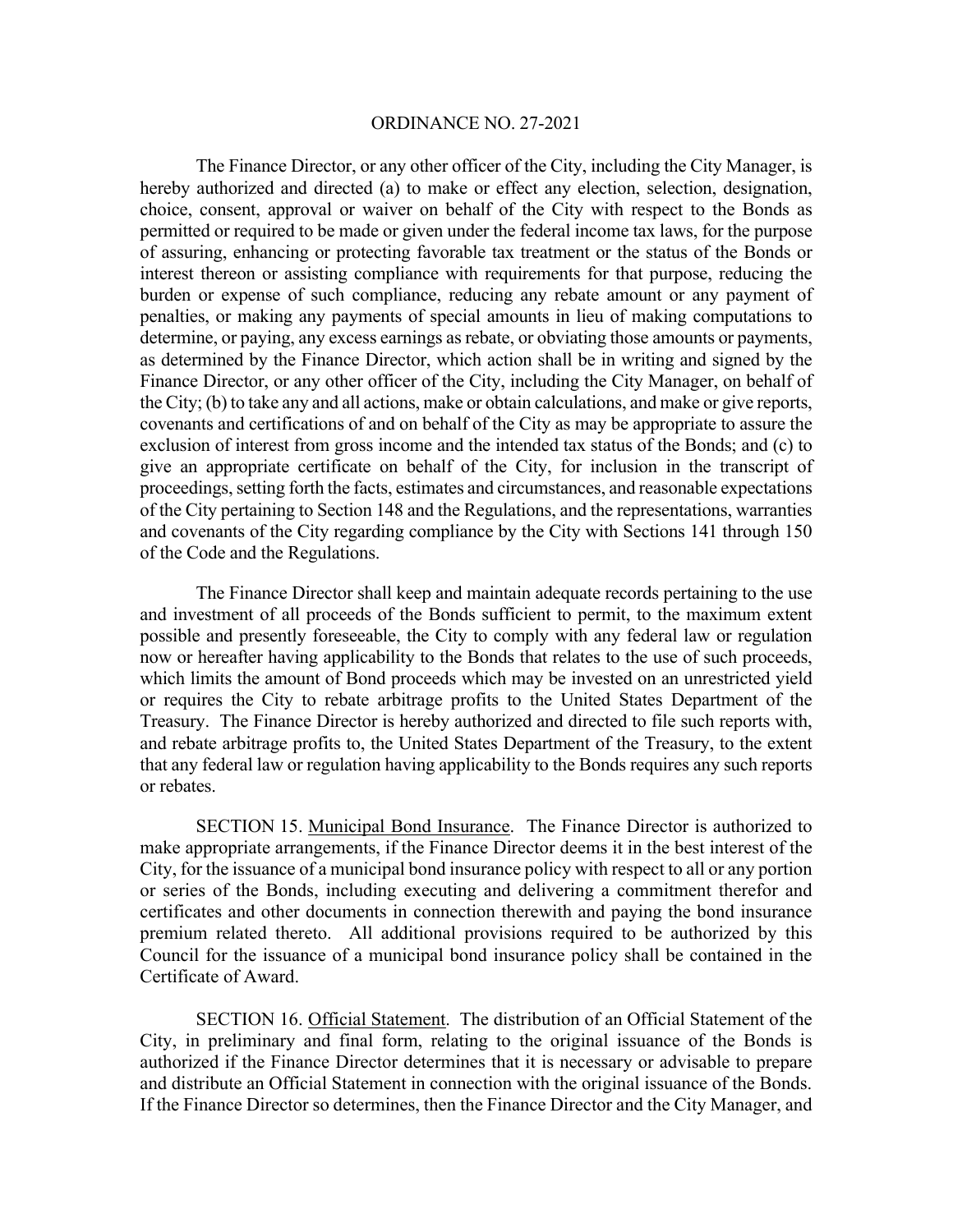any other officer of this Council, are authorized and directed to negotiate, prepare and execute, on behalf of the City and in their official capacity, the Official Statement and any supplements thereto as so executed in connection with the original issuance of the Bonds, and they are authorized and directed to advise the Original Purchaser in writing regarding limitations on the use of the Official Statement and any supplements thereto for purposes of marketing or reoffering the Bonds as they deem necessary or appropriate to protect the interests of the City. The Finance Director, the City Manager and the Law Director are each authorized to execute and deliver, on behalf of the City and in their official capacities, such certificates in connection with the accuracy of an Official Statement, in either preliminary or final form, and any supplements thereto as may, in their judgment, be necessary or appropriate.

SECTION 17. Obtaining of Rating for the Bonds. The Finance Director is authorized to obtain or update a rating or ratings on the Bonds and the City if the Finance Director determines that it is necessary or advisable in connection with the original issuance of the Bonds. If the Finance Director so determines, then the Finance Director, City Manager, and any officer of this Council are authorized and directed to take all steps necessary to obtain such rating or ratings, including paying the rating fees imposed by any rating agency and paying any travel expenses relating to obtaining such rating or ratings.

 SECTION 18. Appointment of Municipal Advisor. The appointment of Baker Tilly Municipal Advisors, LLC, to serve as municipal advisor to the City in connection with the issuance of the Bonds is hereby approved. The fees to be paid to such firm shall be subject to review and approval of the Finance Director, shall not exceed the fees customarily charged for such services, and shall be paid upon closing of the financing from proceeds of the Bonds.

 SECTION 19. Appointment of Bond Counsel. The appointment of the law firm of Bricker & Eckler LLP to serve as Bond Counsel with respect to the issuance of the Bonds is hereby approved. The fees to be paid to such firm shall be subject to review and approval by the Finance Director, shall not exceed the fees customarily charged for such services, and shall be paid upon closing of the financing from proceeds of the Bonds.

 SECTION 20. Transcript of Proceedings; Execution of Additional Documents. The officer having charge of the minutes of the Council and any other officers of the Council, or any of them individually, are hereby authorized and directed to prepare and certify a true transcript of proceedings pertaining to the Bonds and to furnish a copy of such transcript to the Original Purchaser. Such transcript shall include certified copies of all proceedings and records of the Council relating to the power and authority of the City to issue the Bonds and certificates as to matters within their knowledge or as shown by the books and records under their custody and control, including but not limited to a general certificate of the City Clerk and a no-litigation certificate of the City Manager and the Finance Director, and such certified copies and certificates shall be deemed representations of the City as to the facts stated therein. Except for the procedure for authenticating the Bonds set forth in Section